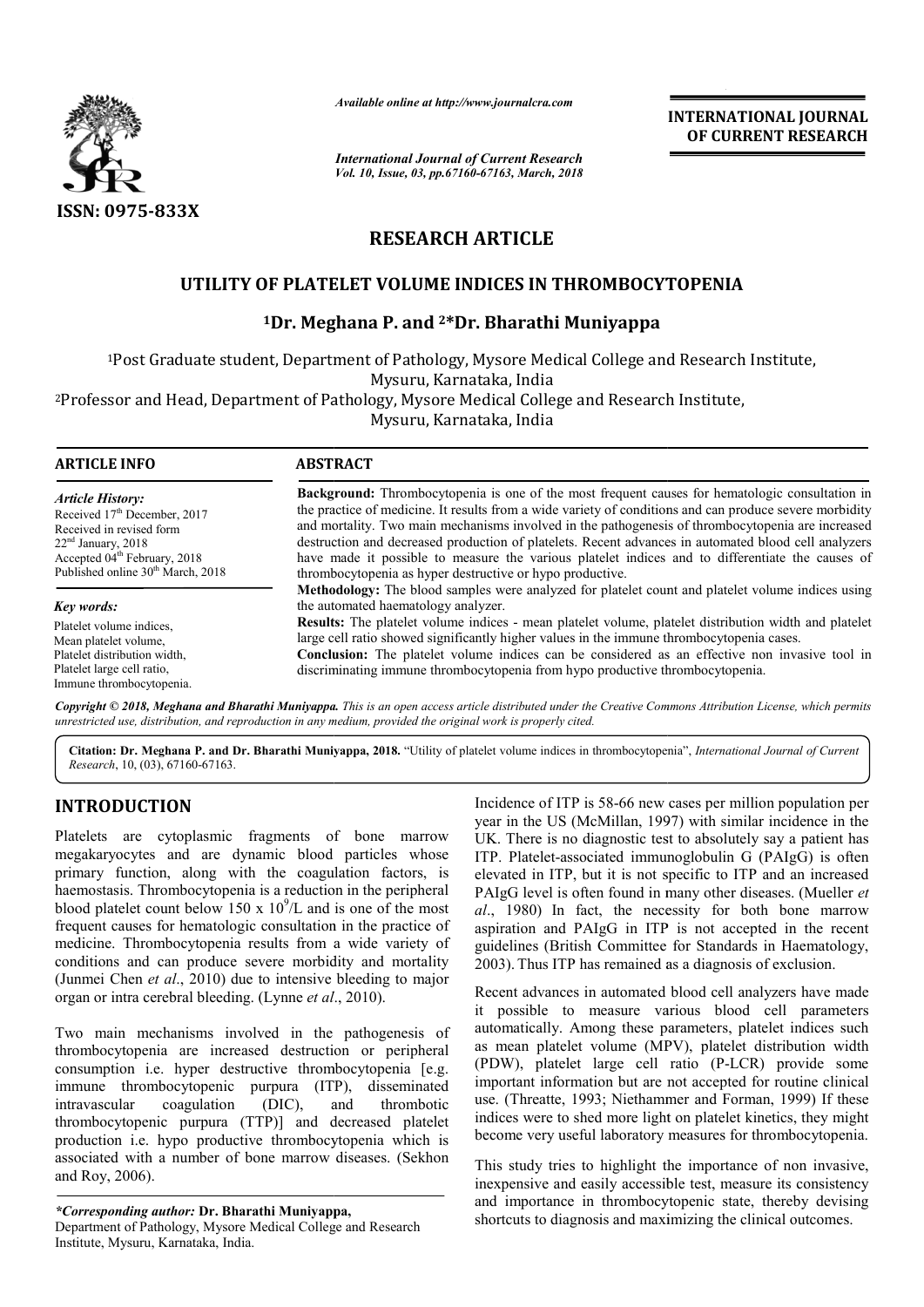# **MATERIALS AND METHODS**

#### **Study population**

The study included70consecutive cases with thrombocytopenia i.e. platelet count less than  $150 \times 10^9$ /L. Key patient data consisting of name, age, gender, platelet counts along with any special tests performed for determining the etiology of thrombocytopenia were recorded.

#### **The patients were divided into two groups**

- **Group I:** 35 cases of thrombocytopenia due to ITP (hyper destructive etiology).
- **Group II:** 35 cases of thrombocytopenia due to hypo productive etiology

As a Control group, 35 healthy individuals undergoing a routine medical check up or minor elective surgery were included.

#### **Laboratory analysis**

Blood samples collected in a 5 ml EDTA anti-coagulated tubes were analyzed using automated haematology analyzer. All blood samples were processed soon after the collection to avoid false high MPV value due to EDTA induced platelet swelling. The platelet volume indices - MPV, PDW and P-LCR - were recorded from the cell counter report. The data thus obtained was analyzed to correlate with the patient diagnosis.

### **RESULTS**

Study population consisted of 105 cases including the control group. The total number of male and female patients in the Group I diagnosed with ITP were 15 and 20 respectively, whereas the Group II consisted of 18 male and 17 female patients. Therefore the females were the predominant study participants among ITP patients, while males were predominant in the hypo productive group. The age ranged from 5 – 42 years in the Group I, while the Group II consisted of patients with age ranging from 22 to 65 years. Group II consisted of thrombocytopenia patients diagnosed with acute leukemia, aplastic anemia, myelodysplasia, megaloblastic anemia and chemotherapy patients.

**Table 1. Mean platelet count and indices in the Group I patients**

| Parameter                    | Group I |
|------------------------------|---------|
| Platelet count (x $10^9$ /L) | 42.6    |
| MPV (fL)                     | 12.2    |
| PDW (fL)                     | 15.6    |
| $P-LCR(%)$                   | 416     |

The platelet count and the platelet indices were compared between ITP, hypo productive patients and healthy controls. Mean platelet count of Group I and Group II patients were 42.6 x  $10^{9}/L$  and  $40.6$  x  $10^{9}/L$  respectively, whereas the Control group had the mean platelet count of  $290 \times 10^9$ /L. The mean MPV values were 12.2 fL and 8.8 fL respectively in Group I and Group II patients, while the Control group showed the mean MPV of 9.8 fL.

The mean PDW in Group I and II were 15.6 fL and 11.2 fL respectively. The Control group had the mean PDW of 12.2 fL. The mean P – LCR values of patients in Group I, II and Controls were 41.6%, 25.4% and 28.2% respectively (Table 1- 3).

**Table 2. Mean platelet count and indices in the Group II patients**

| Parameter                    | Group II |
|------------------------------|----------|
| Platelet count (x $10^9$ /L) | 40.6     |
| MPV(fL)                      | 88       |
| PDW (fL)                     | 112      |
| $P-LCR(%)$                   | 25.4     |

**Table 3. Mean platelet count and indices in the Control group**

| Parameter                    | Control |
|------------------------------|---------|
| Platelet count (x $10^9$ /L) | 290     |
| MPV(fL)                      | 9.8     |
| PDW (fL)                     | 12.2    |
| $P-LCR(%)$                   | 28 2    |

The platelet count was not significantly different in hypo productive and ITP patients. However, all the platelet indices - MPV, PDW and P-LCR were significantly higher in patients with ITP than in patients with hypo productive thrombocytopenia and control group. The hypo productive group though showed the mean platelet indices values lesser than the control group, the difference in the values were not significant (Figure 1-3).



**Figure 1. Comparison of mean MPV between Group I, Group II and the Control group**



**Figure 2. Comparison of mean PDW between Group I, Group II and the Control group**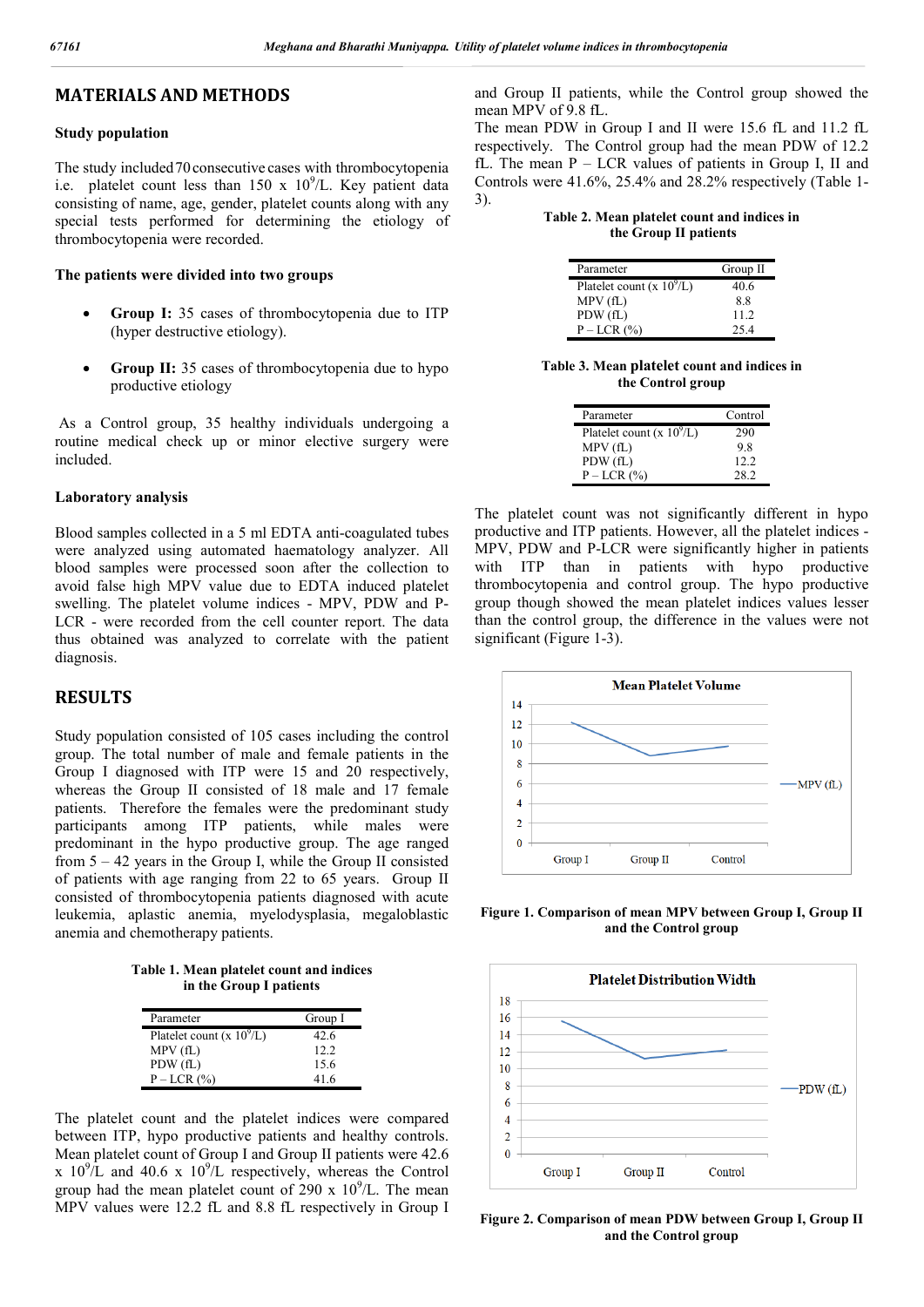

**Figure 3. Comparison of mean P - LCR between Group I, Group II and the Control group**

### **DISCUSSION**

The most common cause of thrombocytopenia is peripheral platelet destruction where even the compensatory increase in the platelet production is at times not ample to maintain the counts within the normal range. The differential diagnosis for thrombocytopenia in both adults and children is quite broad. Though bone marrow examination is a valuable test, it is invasive and with repeated examination the patient acceptability of the procedure is poor. It provides information about platelet production such as the number and morphology of the megakaryocytes. It is important to know the etiology of thrombocytopenia and to differentiate between the hyper destructive and hypo productive causes for correct patient management and to avoid needless procedures, transfusions and potentially harmful medications. Thus, new non invasive, simple and rapid diagnostic approaches for thrombocytopenia are needed. Recent advances in technology have made it possible to record various platelet indices such as MPV, PDW and P-LCR, with an automated haematology analyser.

There have been some reports about these platelet indices and platelet disorders. (Endler *et al*., 2002; Henning *et al*., 2002) However they are not clinically accepted as conventional checkpoints for thrombocytopenia. We evaluated the efficacy of these indices by comparing their values between hypo productive thrombocytopenia and hyper destructive thrombocytopenia (ITP) (Gardner and Bessman, 1983).

The in vitro studies have showed that plasma auto antibodies from ITP patients not only are involved in platelet destruction, but may also contribute to the inhibition of platelet production by affecting megakaryocyte production and maturation (McMillan *et al*., 2004; Chang *et al*., 2003). Despite hyper destructive thrombocytopenia which is characterized by higher MPV, these chronic patients may have normal or even suppressed platelet production rate. This show the platelet indices, particularly, MPV and P-LCR could have a better discriminating or prediction capacity for ITP where they are needed the most, during the early investigation and diagnosis of thrombocytopenic patients. Size of the thrombocytes has been studied by Garg et al., 1971, who demonstrated that the megathrombocyte percentage in peripheral blood smear correlates with the number of megakaryocytes in the bone marrow smears and thus with a state of platelet hyper production.

Vukelja *et al*., 1993 found MPV to be a good indicator of bone marrow production state. Consistent with their findings the present study showed significantly higher MPV in ITP patients i.e hyper destructive etiology group when compared with the

values obtained for the hypo productive group. And thus could clearly differentiate the two important groups causing thrombocytopenia. However, little is known about other platelet indices i.e PDW and P-LCR and thrombocytopenia, and whether these indices are satisfactory laboratory tests for thrombocytopenia has not fully been discussed. In our evaluation, not only MPV, but also PDW and P-LCR were significantly higher in ITP than in the hypo productive group. Therefore, these indices were effective in distinguishing these two types of thrombocytopenia.

The platelet indices, if reported, provide a lot of clinical information about the underlying conditions of thrombocytopenia. Whether platelet indices are useful in other conditions that cause thrombocytopenia except ITP and hypo productive patients remains unknown. More attention should be paid to these indices for the diagnosis of thrombocytopenia.

#### **CONCLUSION**

Platelet volume indices, if reported, provide a lot of clinical information about the underlying conditions of thrombocytopenia and have potential for clinical utility as supported by compelling evidence in certain clinical scenarios, especially in haematology and vascular medicine. The platelet indices can discriminate ITP from hypo productive thrombocytopenia and they may help in avoiding or delaying the ITP patients from undergoing unnecessary, invasive bone marrow aspiration or prevent undesirable platelet transfusion. Further studies in broader patient groups could enable us to use these cost effective newer parameters to offer better patient management.

**Conflicts of interest:** There are no conflicts of interest.

**Source of funding:** Nil.

#### **REFERENCES**

- British Committee for Standards in Haematology General Haematology Task Force : Guidelines for the investigation and management of idiopathic thrombocytopenic purpura in adults, children and in pregnancy. *Br J Haematol*, 2003; 120(4): 574-596.
- Chang, M., Nakagawa, PA., Williams, SA., Schwartz, MR., Irnfeld, KL., Buzby, JS., *et al*. 2003. Immune thrombocytopenic purpura (ITP) plasma and purified ITP monoclonal auto antibodies inhibit megakaryocytopoiesis in vitro. *Blood*, 102(3):887–95.
- Endler, G., Klimesch, A., Sunder-Plassmann, H., Schillinger, M., Exner, M., *et al*., 2002. Mean platelet volume is an independent risk factor for myocardial infarction but not for coronary artery disease. *Br J Haematol*, 117(2): 399- 404.
- Garg, SK., Amorosi, EL. and Karpatkin, S. 1971. Use of the megathrombocyte as an index of megakaryocyte number. N *Engl J Med*, 284:11-7.
- Henning, BF., Zidek, W., Linder, B. and Tepel, M. 1983. Mean platelet volume and coronary heart disease in hemodialysis patients. Kidney Blood Press Res. 2002; 25(2): 103-108. Gardner FH, Bessman JD. Thrombocytopenia due to defective platelet production. *Clin Haematol*, 12(1): 23-38.
- Junmei Chen, Reyhan Diz-Kucukkaya, Amy Geddis and Jose A. Lopez. 2010. Thrompocytopenia. In: Marshall A.